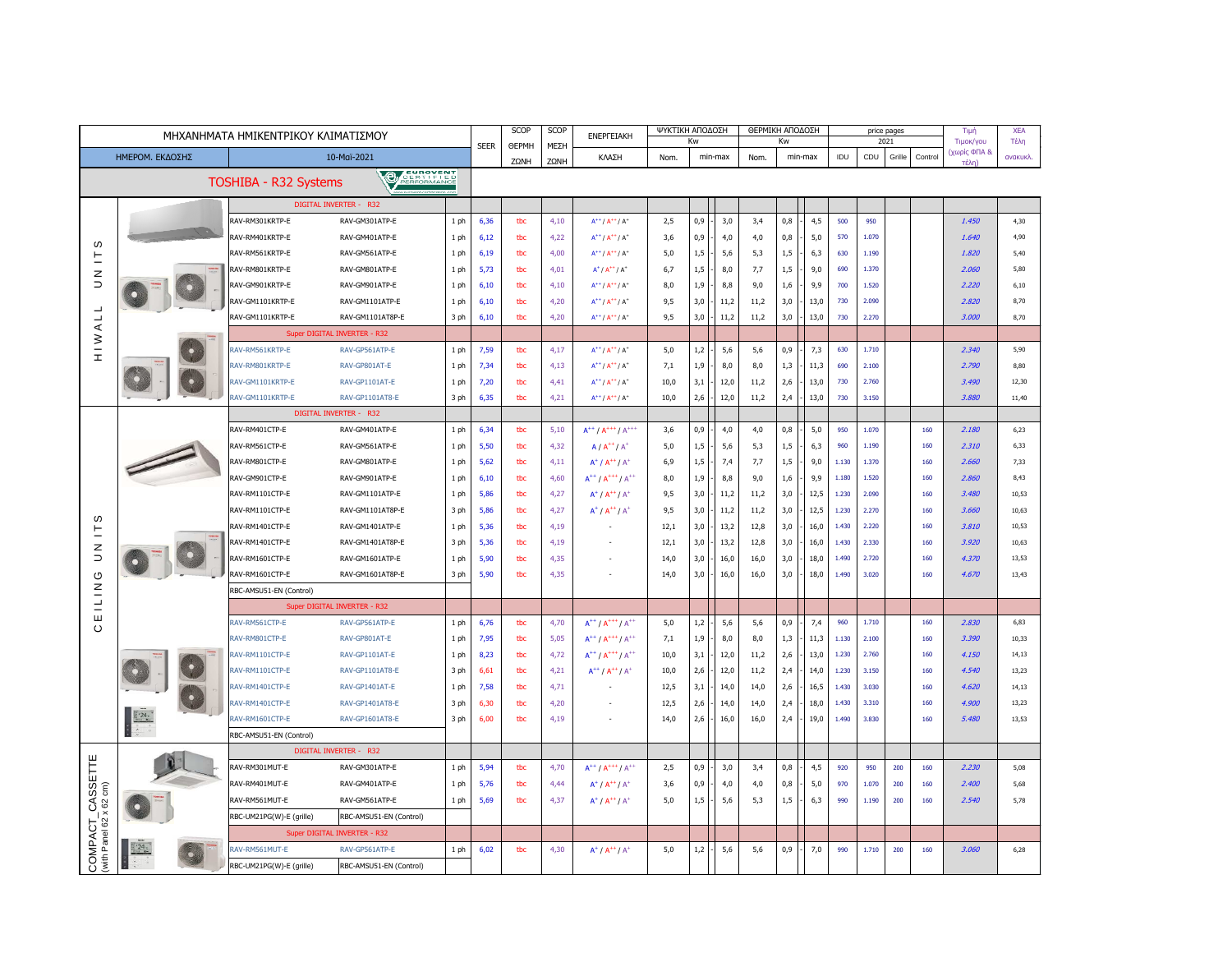| ΜΗΧΑΝΗΜΑΤΑ ΗΜΙΚΕΝΤΡΙΚΟΥ ΚΛΙΜΑΤΙΣΜΟΥ |                                                                                                                                                                                                                                                                                                                                                                                                                        |                          |                               |      |             | SCOP         | SCOP | <b>ENEPFEIAKH</b>                                     | ΨΥΚΤΙΚΗ ΑΠΟΔΟΣΗ<br>Kw |     |         | ΘΕΡΜΙΚΗ ΑΠΟΔΟΣΗ | Kw  |         |       |       | price pages<br>2021 |         | Tiun<br>Τιμοκ/γου | <b>XEA</b><br>Τέλη |
|-------------------------------------|------------------------------------------------------------------------------------------------------------------------------------------------------------------------------------------------------------------------------------------------------------------------------------------------------------------------------------------------------------------------------------------------------------------------|--------------------------|-------------------------------|------|-------------|--------------|------|-------------------------------------------------------|-----------------------|-----|---------|-----------------|-----|---------|-------|-------|---------------------|---------|-------------------|--------------------|
| ΗΜΕΡΟΜ. ΕΚΛΟΣΗΣ<br>10-Maï-2021      |                                                                                                                                                                                                                                                                                                                                                                                                                        |                          |                               |      | <b>SEER</b> | <b>OEPMH</b> | ΜΕΣΗ | ΚΛΑΣΗ                                                 | Nom.                  |     | min-max | Nom.            |     | min-max | IDU   | CDU   | Grille              | Control | (χωρίς ΦΠΑ &      | ανακυκλ.           |
|                                     |                                                                                                                                                                                                                                                                                                                                                                                                                        |                          |                               |      | ZΩNH        | ZΩNH         |      |                                                       |                       |     |         |                 |     |         |       |       |                     | τέλη)   |                   |                    |
|                                     |                                                                                                                                                                                                                                                                                                                                                                                                                        |                          | <b>DIGITAL INVERTER - R32</b> |      |             |              |      |                                                       |                       |     |         |                 |     |         |       |       |                     |         |                   |                    |
|                                     |                                                                                                                                                                                                                                                                                                                                                                                                                        | RAV-RM561UTP-E           | RAV-GM561ATP-E                | 1ph  | 6,34        | tbc          | 4,60 | $A^{++}$ / $A^{+++}$ / $A^{++}$                       | 5,0                   | 1,5 | 5,6     | 5,3             | 1,5 | 6,3     | 960   | 1.190 | 260                 | 160     | 2.570             | 6,45               |
| $\widehat{\mathsf{m}}$              |                                                                                                                                                                                                                                                                                                                                                                                                                        | RAV-RM801UTP-E           | RAV-GM801ATP-E                | 1 ph | 5,81        | tbc          | 4,42 | $A^{\dagger}$ / $A^{\dagger \dagger}$ / $A^{\dagger}$ | 6,7                   | 1,5 | 8,0     | 7,7             | 1,5 | 9,0     | 1.100 | 1.370 | 260                 | 160     | 2.890             | 6,85               |
|                                     |                                                                                                                                                                                                                                                                                                                                                                                                                        | RAV-GM901UTP-E           | RAV-GM901ATP-E                | 1 ph | 7,00        | tbc          | 4,60 | $A^{++}$ / $A^{+++}$ / $A^{++}$                       | 8,0                   | 1,9 | 8,8     | 9,0             | 1,6 | 9,9     | 1.170 | 1.520 | 260                 | 160     | 3.110             | 7,55               |
|                                     |                                                                                                                                                                                                                                                                                                                                                                                                                        | RAV-RM1101UTP-E          | RAV-GM1101ATP-E               | 1 ph | 6,15        | tbc          | 4,28 | $A^{++}/A^{++}/A^{+}$                                 | 9,5                   | 3,0 | 11,2    | 11,2            | 3,0 | 13,0    | 1.380 | 2.090 | 260                 | 160     | 3.890             | 9,65               |
| 950<br>$\pmb{\times}$               |                                                                                                                                                                                                                                                                                                                                                                                                                        | RAV-RM1101UTP-E          | RAV-GM1101AT8P-E              | 3 ph | 6,15        | tbc          | 4,28 | $A^{++}$ / $A^{++}$ / $A^+$                           | 9,5                   | 3,0 | 11,2    | 11,2            | 3,0 | 13,0    | 1.380 | 2.270 | 260                 | 160     | 4.070             | 9,75               |
| 950                                 |                                                                                                                                                                                                                                                                                                                                                                                                                        | RAV-RM1401UTP-E          | RAV-GM1401ATP-E               | 1 ph | 5,71        | tbc          | 4,29 | $A^{\dagger}$ / $A^{\dagger \dagger}$ / $A^{\dagger}$ | 12,0                  | 3,0 | 13,2    | 13,0            | 3,0 | 16,0    | 1.490 | 2.220 | 260                 | 160     | 4.130             | 9,65               |
|                                     |                                                                                                                                                                                                                                                                                                                                                                                                                        | RAV-RM1401UTP-E          | RAV-GM1401AT8P-E              | 3 ph | 5,71        | tbc          | 4,29 | $A^{\dagger}$ / $A^{\dagger \dagger}$ / $A^{\dagger}$ | 12,0                  | 3,0 | 13,2    | 13,0            | 3,0 | 16,0    | 1.490 | 2.330 | 260                 | 160     | 4.240             | 9,75               |
| (with Panel                         |                                                                                                                                                                                                                                                                                                                                                                                                                        | RAV-RM1601UTP-E          | RAV-GM1601ATP-E               | 1 ph | 6,30        | tbc          | 4,35 |                                                       | 14,0                  | 2,0 | 16,0    | 16,0            | 3,0 | 18,0    | 1.610 | 2.720 | 260                 | 160     | 4.750             | 12,35              |
|                                     |                                                                                                                                                                                                                                                                                                                                                                                                                        | RAV-RM1601UTP-E          | RAV-GM1601AT8P-E              | 3 ph | 6,30        | tbc          | 4,35 |                                                       | 14,0                  | 2,0 | 16,0    | 16,0            | 3,0 | 18,0    | 1.610 | 3.020 | 260                 | 160     | 5.050             | 12,25              |
|                                     |                                                                                                                                                                                                                                                                                                                                                                                                                        | RBC-U31PGP(W)-E (grille) | RBC-AMSU51-EN (Control)       |      |             |              |      |                                                       |                       |     |         |                 |     |         |       |       |                     |         |                   |                    |
| ш<br>$\vdash$                       |                                                                                                                                                                                                                                                                                                                                                                                                                        |                          | Super DIGITAL INVERTER - R32  |      |             |              |      |                                                       |                       |     |         |                 |     |         |       |       |                     |         |                   |                    |
| ⊢<br>ш<br>w<br>w<br>⋖<br>$\circ$    |                                                                                                                                                                                                                                                                                                                                                                                                                        | RAV-RM561UTP-E           | RAV-GP561ATP-E                | 1 ph | 7,61        | tbc          | 4,96 | $A^{++}$ / $A^{+++}$ / $A^{++}$                       | 5,0                   | 1,2 | 5,6     | 5,6             | 0,9 | 8,1     | 960   | 1.710 | 260                 | 160     | 3.090             | 6,95               |
|                                     |                                                                                                                                                                                                                                                                                                                                                                                                                        | RAV-RM801UTP-E           | RAV-GP801AT-E                 | 1 ph | 8,80        | tbc          | 5,22 | $A^{+++}/A^{+++}/A^{+++}$                             | 7,1                   | 1,9 | 8,0     | 8,0             | 1,3 | 11,3    | 1.100 | 2.100 | 260                 | 160     | 3.620             | 9,85               |
|                                     |                                                                                                                                                                                                                                                                                                                                                                                                                        | RAV-RM1101UTP-E          | RAV-GP1101AT-E                | 1 ph | 8,65        | tbc          | 4,73 | $A^{+++}/A^{+++}/A^{++}$                              | 10,0                  | 3,1 | 12,0    | 11,2            | 2,6 | 13,0    | 1.380 | 2.760 | 260                 | 160     | 4.560             | 13,25              |
|                                     |                                                                                                                                                                                                                                                                                                                                                                                                                        | RAV-RM1101UTP-E          | RAV-GP1101AT8-E               | 3 ph | 7,10        | tbc          | 4,36 |                                                       | 10,0                  | 2,6 | 12,0    | 11,2            | 2,4 | 15,6    | 1.380 | 3.150 | 260                 | 160     | 4.950             | 12,35              |
|                                     |                                                                                                                                                                                                                                                                                                                                                                                                                        | RAV-RM1401UTP-E          | RAV-GP1401AT-E                | 1 ph | 8,15        | tbc          | 4,72 |                                                       | 12,5                  | 3,1 | 14,0    | 14,0            | 2,6 | 16,5    | 1.490 | 3.030 | 260                 | 160     | 4.940             | 13,25              |
|                                     |                                                                                                                                                                                                                                                                                                                                                                                                                        | RAV-RM1401UTP-E          | RAV-GP1401AT8-E               | 3 ph | 7,01        | tbc          | 4,36 |                                                       | 12,5                  | 2,6 | 14,0    | 14,0            | 2,4 | 18,0    | 1.490 | 3.310 | 260                 | 160     | 5.220             | 12,35              |
|                                     |                                                                                                                                                                                                                                                                                                                                                                                                                        | RAV-RM1601UTP-E          | RAV-GP1601AT8-E               | 3 ph | 6,72        | tbc          | 4,36 | ×.                                                    | 14,0                  | 2,6 | 16,0    | 16,0            | 2,4 | 19,0    | 1.610 | 3.830 | 260                 | 160     | 5.860             | 12,35              |
|                                     |                                                                                                                                                                                                                                                                                                                                                                                                                        | RBC-U31PGP(W)-E (grille) | RBC-AMSU51-EN (Control)       |      |             |              |      |                                                       |                       |     |         |                 |     |         |       |       |                     |         |                   |                    |
|                                     |                                                                                                                                                                                                                                                                                                                                                                                                                        |                          | Super DIGITAL INVERTER - R32  |      |             |              |      |                                                       |                       |     |         |                 |     |         |       |       |                     |         |                   |                    |
|                                     |                                                                                                                                                                                                                                                                                                                                                                                                                        | RAV-GM561UT-E            | RAV-GP561ATP-E                | 1 ph | 8,07        | tbc          | 5,01 | $A^{++} / A^{+++} / A^{++}$                           | 5,0                   | 1,2 | 5,6     | 5,6             | 0,9 | 8,1     | 990   | 1.710 | 330                 | 160     | 3.190             | 7,03               |
|                                     |                                                                                                                                                                                                                                                                                                                                                                                                                        | RAV-GM801UT-E            | RAV-GP801AT-E                 | 1 ph | 9,40        | tbc          | 5,51 | $A^{+++}/A^{+++}/A^{+++}$                             | 7,1                   | 1,9 | 8,0     | 8,0             | 1,3 | 11,3    | 1.220 | 2.100 | 330                 | 160     | 3.810             | 10,43              |
|                                     |                                                                                                                                                                                                                                                                                                                                                                                                                        | RAV-GM1101UT-E           | RAV-GP1101AT-E                | 1 ph | 8,80        | tbc          | 5,00 | $A^{+++}/A^{+++}/A^{++}$                              | 10,0                  | 3,1 | 12,0    | 11,2            | 2,6 | 13,0    | 1.460 | 2.760 | 330                 | 160     | 4.710             | 13,43              |
| SMART_Cassette<br>(With Panel)      | $\begin{array}{ c c }\n\hline\n242 \\ \hline\n\end{array}$<br>$\mathbf{S}$                                                                                                                                                                                                                                                                                                                                             | RAV-GM1401UT-E           | RAV-GP1401AT-E                | 1 ph | 8,30        | tbc          | 4,97 |                                                       | 12,5                  | 3,1 | 14,0    | 14,0            | 2,6 | 16,5    | 1.570 | 3.030 | 330                 | 160     | 5.090             | 13,43              |
|                                     |                                                                                                                                                                                                                                                                                                                                                                                                                        | RBC-U41PG(W)-E (grille)  | RBC-AMSU51-EN (Control)       |      |             |              |      |                                                       |                       |     |         |                 |     |         |       |       |                     |         |                   |                    |
|                                     |                                                                                                                                                                                                                                                                                                                                                                                                                        |                          | <b>DIGITAL INVERTER - R32</b> |      |             |              |      |                                                       |                       |     |         |                 |     |         |       |       |                     |         |                   |                    |
|                                     |                                                                                                                                                                                                                                                                                                                                                                                                                        | RAV-RM301SDT-E           | RAV-GM301ATP-E                | 1 ph | 6,29        | tbc          | 4,60 | $A^{++} / A^{+++} / A^{++}$                           | 2,5                   | 0,9 | 3,0     | 3,4             | 0,8 | 4,5     | 1.000 | 950   |                     | 160     | 2.110             | 5,53               |
|                                     |                                                                                                                                                                                                                                                                                                                                                                                                                        | RAV-RM401SDT-E           | RAV-GM401ATP-E                | 1 ph | 5,86        | tbc          | 4,01 | $A^+ / A^{++} / A^+$                                  | 3,6                   | 0,9 | 4,0     | 4,0             | 0,8 | 5,0     | 1.050 | 1.070 |                     | 160     | 2.280             | 6,23               |
|                                     | Ducted SLIM                                                                                                                                                                                                                                                                                                                                                                                                            | RAV-RM561SDT-E           | RAV-GM561ATP-E                | 1 ph | 5,14        | tbc          | 4,16 | $A/A^{++}/A^+$                                        | 5,0                   | 1,5 | 5,6     | 5,3             | 1,5 | 6,3     | 1.120 | 1.190 |                     | 160     | 2.470             | 6,23               |
|                                     |                                                                                                                                                                                                                                                                                                                                                                                                                        | RBC-AMSU51-EN (Control)  |                               |      |             |              |      |                                                       |                       |     |         |                 |     |         |       |       |                     |         |                   |                    |
|                                     |                                                                                                                                                                                                                                                                                                                                                                                                                        |                          | Super DIGITAL INVERTER - R32  |      |             |              |      |                                                       |                       |     |         |                 |     |         |       |       |                     |         |                   |                    |
|                                     | $\begin{array}{ c c } \hline \text{1} & \text{24} & \text{34} \\ \hline \text{24} & \text{48} & \text{58} \\ \hline \text{36} & \text{58} & \text{68} \\ \hline \text{47} & \text{58} & \text{68} \\ \hline \text{58} & \text{68} & \text{68} \\ \hline \text{69} & \text{68} & \text{68} \\ \hline \text{78} & \text{78} & \text{68} \\ \hline \text{89} & \text{89} & \text{68} \\ \hline \text{80} & \text{89} & \$ | RAV-RM561SDT-E           | RAV-GP561ATP-E                | 1 ph | 5,77        | tbc          | 4,20 | $A^+ / A^{++} / A^+$                                  | 5,0                   | 1,2 | 5,6     | 5,6             | 0,9 | 7,0     | 1.120 | 1.710 |                     | 160     | 2.990             | 6,73               |
|                                     |                                                                                                                                                                                                                                                                                                                                                                                                                        | RBC-AMSU51-EN (Control)  |                               |      |             |              |      |                                                       |                       |     |         |                 |     |         |       |       |                     |         |                   |                    |
|                                     |                                                                                                                                                                                                                                                                                                                                                                                                                        |                          |                               |      |             |              |      |                                                       |                       |     |         |                 |     |         |       |       |                     |         |                   |                    |